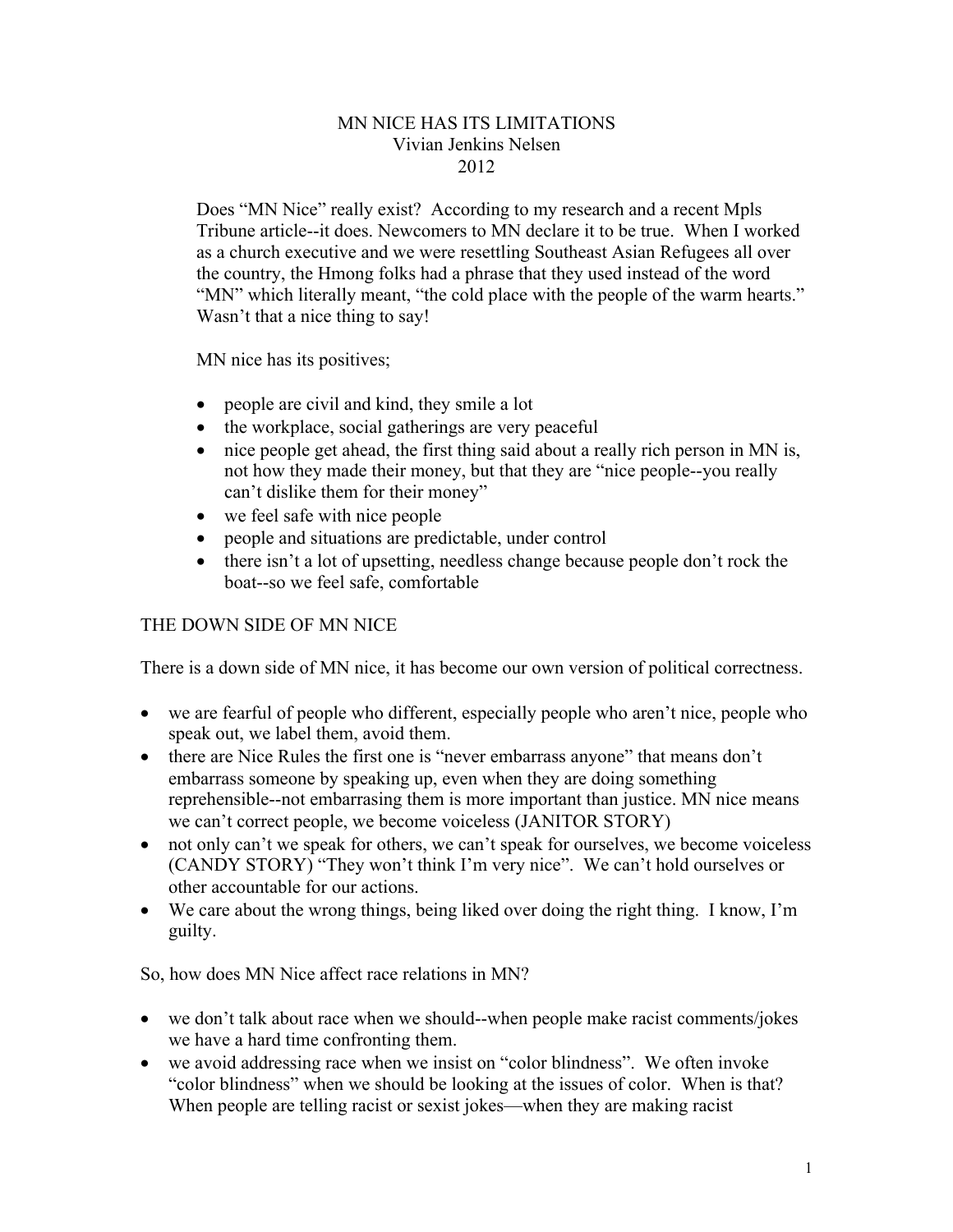comments behind a person's back...when they are scape-goating people. When people stop discriminating I can be blind to color. What we often mean is if I don't see it, I can't be accused of being racist. I was invited to speak in Starbuck, MN. The woman who came to pick me up was looking for a blonde Danish American Vivian Jenkins Nelsen. She looked and looked. I finally put her out of her misery and asked if she was "Ms. Jane Doe." Later in the car, she said "You know, I don't see color."

- We accuse others of being too obsessed with race--instead of asking them why they feel that way. There are people who I feel always see everything through a race lens, just as my good friend Betty sees everything through an alcohol lens. "He or she probably did this or that because they are probably an alcoholic!" I get into a denial, defensive mode instead of listening from the other person's point of view. That is really hard to do. Suspend judgement, listen from the heart and then talk from your heart.
- Yes, there are people of color who use race as an excuse. There are white people who do the same. Think about it, how often do we blame the one and excuse the other? How often do I hear, "Oh, you have to excuse Bill, he just doesn't know any better." Are you going to enlighten him? Am I?
- we talk about race when we shouldn't --MN press stories about race--describing race. Giving the race of people when you can't really identify them, "black male, average height, medium skin color, no other identifying characteristics. This leads to racial misidentification (half the African American male population fits this description) and hysteria. Or we ask people "what race ARE you?" We they are bi or tri-racial and we don't have a neat box to put them in. Or we describe someone as the new Asian dentist—she or he is the new DENTIST.
- we break Nelsen's First Rule--never believe your own propaganda, "I'm not prejudiced...my best friend is (fill in the blank). "We don't have a race problem here." "It's those outsiders who are the problem, the criminals, the racists, the whatever. (They said that in Selma about Dr. King)
- we don't talk honestly about our feelings, we smile at people to their face and knife them behind their backs. (Weazel behavior). We smile and shun. Smile and Shun. Every African American I have ever met who has moved here from the South says the same thing. "I don't get it, I never know where I stand--at least down South, people called you names." You go to work, they smile, you get home, hear a sloshing noise, it's blood in your shoes, you've been knifed and didn't know it."

## WHAT DO WE DO ABOUT MN NICE?

- let's stay civil--my parents are civil. We didn't raise our voices, so yelling at kids, each other...wasn't done in our house. My mom had THE LOOK that would stop a car.
- let's hold each other responsible, when things happen that we know need a response, we have to ask ourselves, "Self, what are you going to do about it? We have to ask our friends & colleagues, "So, friend--what are WE going to do about it?"
- confront your own racial feelings, biases, we all have them--stop denying it. We often do and say things unknowingly.